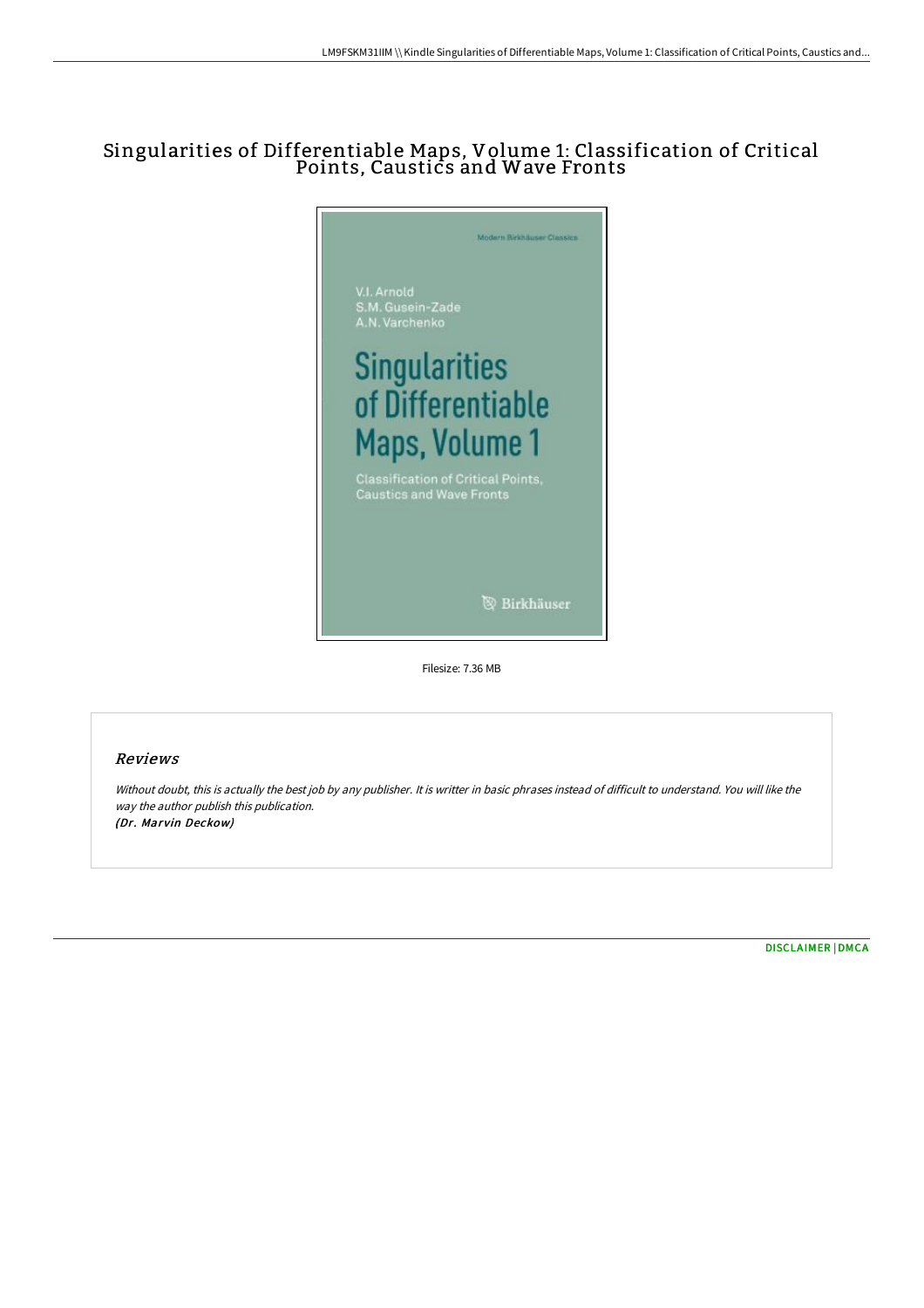## SINGULARITIES OF DIFFERENTIABLE MAPS, VOLUME 1: CLASSIFICATION OF CRITICAL POINTS, CAUSTICS AND WAVE FRONTS



Birkhauser. Paperback. Book Condition: New. Paperback. 282 pages. Dimensions: 9.7in. x 9.0in. x 1.0in.Singularity theory is a far-reaching extension of maxima and minima investigations of differentiable functions, with implications for many different areas of mathematics, engineering (catastrophe theory and the theory of bifurcations), and science. The three parts of this first volume of a two-volume set deal with the stability problem for smooth mappings, critical points of smooth functions, and caustics and wave front singularities. The second volume describes the topological and algebro-geometrical aspects of the theory: monodromy, intersection forms, oscillatory integrals, asymptotics, and mixed Hodge structures of singularities. The first volume has been adapted for the needs of non-mathematicians, presupposing a limited mathematical background and beginning at an elementary level. With this foundation, the books sophisticated development permits readers to explore more applications than previous books on singularities. This item ships from multiple locations. Your book may arrive from Roseburg,OR, La Vergne,TN. Paperback.

⊕ Read Singularities of [Differentiable](http://techno-pub.tech/singularities-of-differentiable-maps-volume-1-cl.html) Maps, Volume 1: Classification of Critical Points, Caustics and Wave Fronts Online B Download PDF Singularities of [Differentiable](http://techno-pub.tech/singularities-of-differentiable-maps-volume-1-cl.html) Maps, Volume 1: Classification of Critical Points, Caustics and Wave Fronts